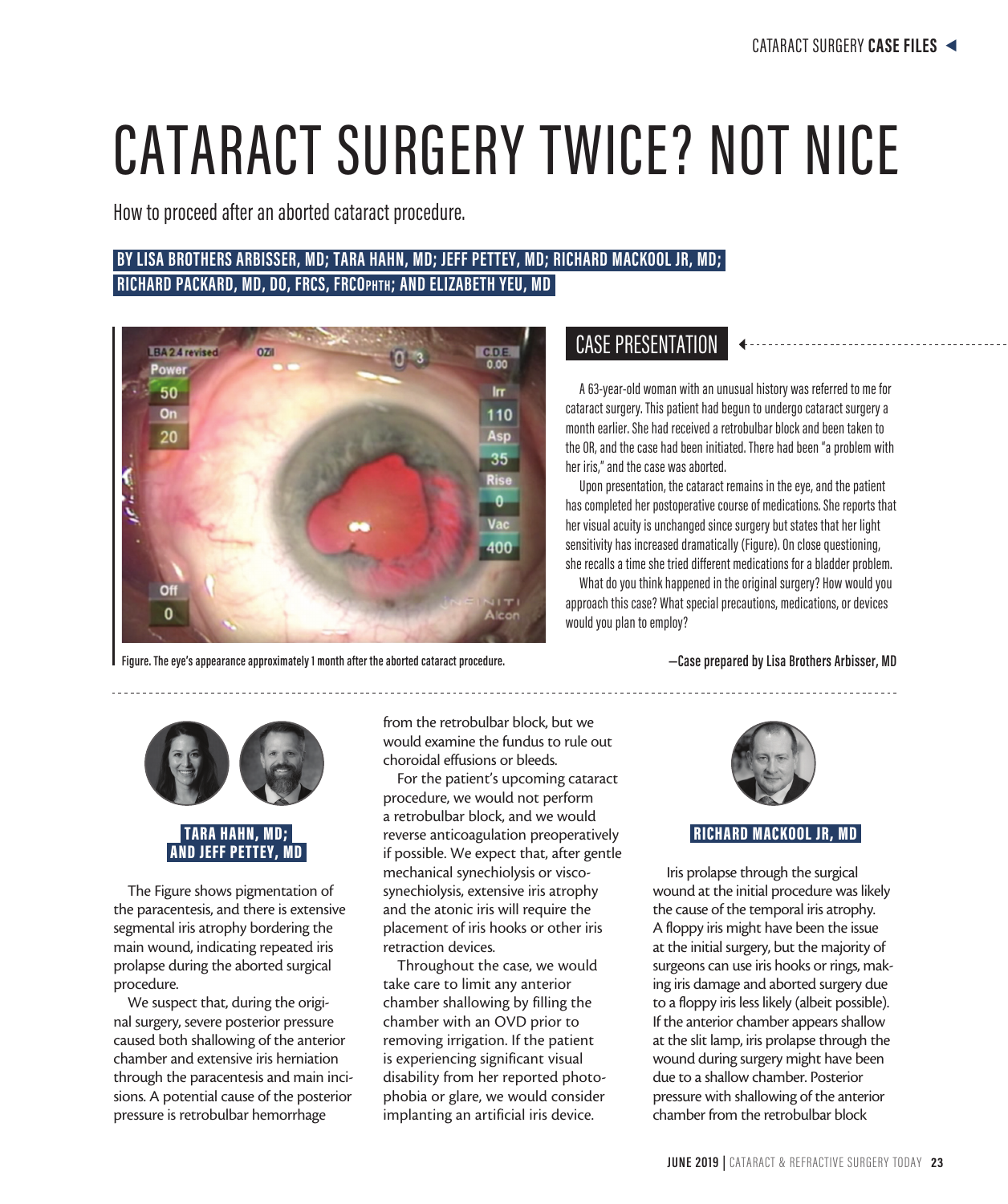could have occurred as well, with the same consequences, so a deep chamber at the slit lamp would not rule out the possibility of a shallow chamber with iris prolapse during the initial cataract procedure.

I would be prepared to perform a oneport pars plana vitrectomy during the upcoming cataract surgery if the chamber is shallow, and posterior synechiolysis as needed. Iris hooks could be employed if necessary. Given this patient's glare from iris transillumination defects, I would also plan to implant a CustomFlex Artificial Iris (HumanOptics). Although iridoplasty could improve some of the patient's symptoms, the temporal iris would remain translucent, and sutures would likely be difficult to place in the moth-eaten temporal tissue.



The Figure shows a number of areas of posterior synechiae as well as a large zone of lost iris pigment. I presume that the latter is the cause of the increased glare. This patient has a history of bladder issues, which are probably lower urinary tract symptoms. Alpha-blockers, particularly tamsulosin, have been used for some time to treat lower urinary tract symptoms in women.<sup>1</sup> Intraoperative floppy iris syndrome (IFIS) and iris prolapse during the initial surgery, resulting in the loss of the iris pigment, might have led to the aborting of surgery.

Another possible reason for the iris tissue's appearance is that this eye is nanophthalmic with a very shallow anterior chamber and a strong tendency for iris prolapse when an incision is made. It is not possible to tell from the Figure whether this is the case.

What is the solution for this patient? If the problem was caused by IFIS, then

the use of intracameral dilating solutions (eg, tropicamide 0.2 mg/mL, phenylephrine hydrochloride 3.1 mg/mL, and lidocaine hydrochloride 10 mg/mL; Mydrane, Théa, not available in the United States) would be required to overcome the alpha-blockade and stabilize the iris. If pharmacologic dilation is insufficient, then either a pupillary expansion ring or iris hooks will be required to keep the iris out of the operative field. This patient will need an iris prosthetic segment to reduce glare.

If the problem is a short eye and shallow chamber, then preoperative administration of 250 mL mannitol 20% will help to shrink the vitreous. Hooks will be required because a ring may be hard to place in a shallow chamber. Injection of an OVD (Healon5, Johnson & Johnson Vision) should deepen the anterior segment. Again, an iris segment will be required.



The Figure shows scattered posterior synechiae in half of the iris and diffuse iris transillumination defects involving 5 to 6 clock hours temporally. Iris transillumination defects can occur for a number of reasons perioperatively, including damage to a marginally or poorly dilated pupil; IFIS with iris prolapse; surgical trauma from instrumentation; iris ischemia with a Urrets-Zavalia syndrome–type scenario from an acute hypertensive episode; posterior iris trauma from a large, anteriorly tilted lens; or even postoperative toxic anterior segment syndrome. Urrets-Zavalia syndrome and toxic anterior segment syndrome would result in a more generalized versus sectoral iris atrophy.

 It is hard to surmise exactly what led to such diffuse iris atrophy in a sectoral fashion in this case. A combination

of factors likely played a role, possibly including a short axial length, a large lens, and excessive positive pressure from the retrobulbar block. The original surgery was clearly aborted early on, prior to the capsulorhexis, so problems must have become evident upon entry into the eye and/or after OVD injection. If the IOP was very high to start with, caused or compounded by posterior pressure from the retrobulbar block, then a rapid decompression of the IOP could have decreased the volume of an already shallow anterior chamber. A very shallow anterior chamber can cause further problems, including anterior rotation of the ciliary body, a choroidal effusion, or, worse, a suprachroidal hemorrhage. This would be accompanied by progressive hardening of the eye and a shallow anterior chamber that could not be deepened with OVD injection. Despite the surgeon's best efforts, an uncooperative iris combined with potential physical trauma from the abutting anteriorly tilted lens and iris prolapse likely led to significant iris atrophy.

During the upcoming cataract procedure, careful management of the iris will be of the utmost importance to prevent further damage. Preoperative administration of mannitol to minimize vitreous pressure can be immensely helpful in cases such as this. If at all possible, I would not repeat a retrobulbar block but instead would use either a topical approach or, if necessary, general anesthesia. The pupillary opening appears to be between 4 and 5 mm, which is wide enough to permit creation of an adequately sized capsulorhexis and surgery. I would not further manipulate the iris mechanically, for example by stretching, synechiolysis, or placement of a pupillary ring. Iris hooks are contraindicated because they would destroy the fragile temporal iris. The atrophic iris will be prone to prolapse intraoperatively, so all measures should be taken to help keep the tissue as stiff as possible, including use of epi-Shugarcaine (saline solution, lidocaine, and epinephrine), injection of phenylephrine 1% and ketorolac 0.3% (Omidria, Omeros)